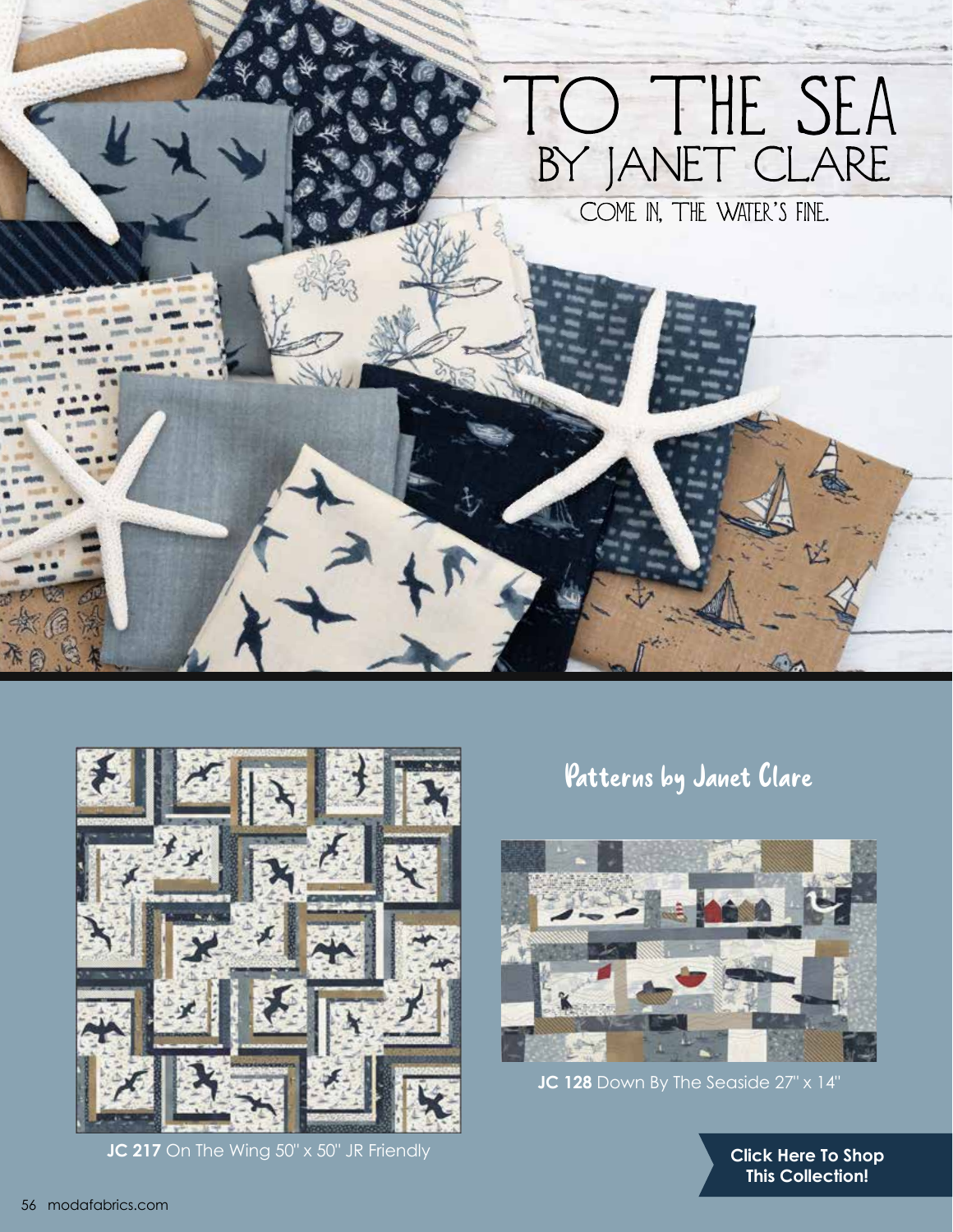## COME IN, THE WATER'S FINE.

I love the coast. But you already knew that as 'To the Sea' is my fifth coastal themed fabric collection!

*Spoondrift* (n.) a showery sprinkling of sea-water or fine spray swept from the tops of waves

·<br>感

I grew up not far from the white cliffs of Dover and have always loved being by the sea on blustery, windswept and bracing days. We have the place to ourselves, and come home feeling exhilarated with rosy cheeks and cold toes.

So, I am very familiar with 'spoondrift' although I didn't know there was an actua<sup>l</sup> name for it until very recently.

Every few seasons, I design a fabric collection full of boats, whales and gulls in my favourite indigo, blue and cream colour palette, and this time, I have introduced dainty seashells and shoals of fish. I have also included a fun Morse code alphabet print.

So here is *To the Sea* all ready to be made into picnic blankets and quilts inspired by our cherished carefree days by the seaside.

od

 $\sqrt{m}$ 

- Janet

**FEBRUARY DELIVERY**



**JC 054** Spoondrift 65" x 72"

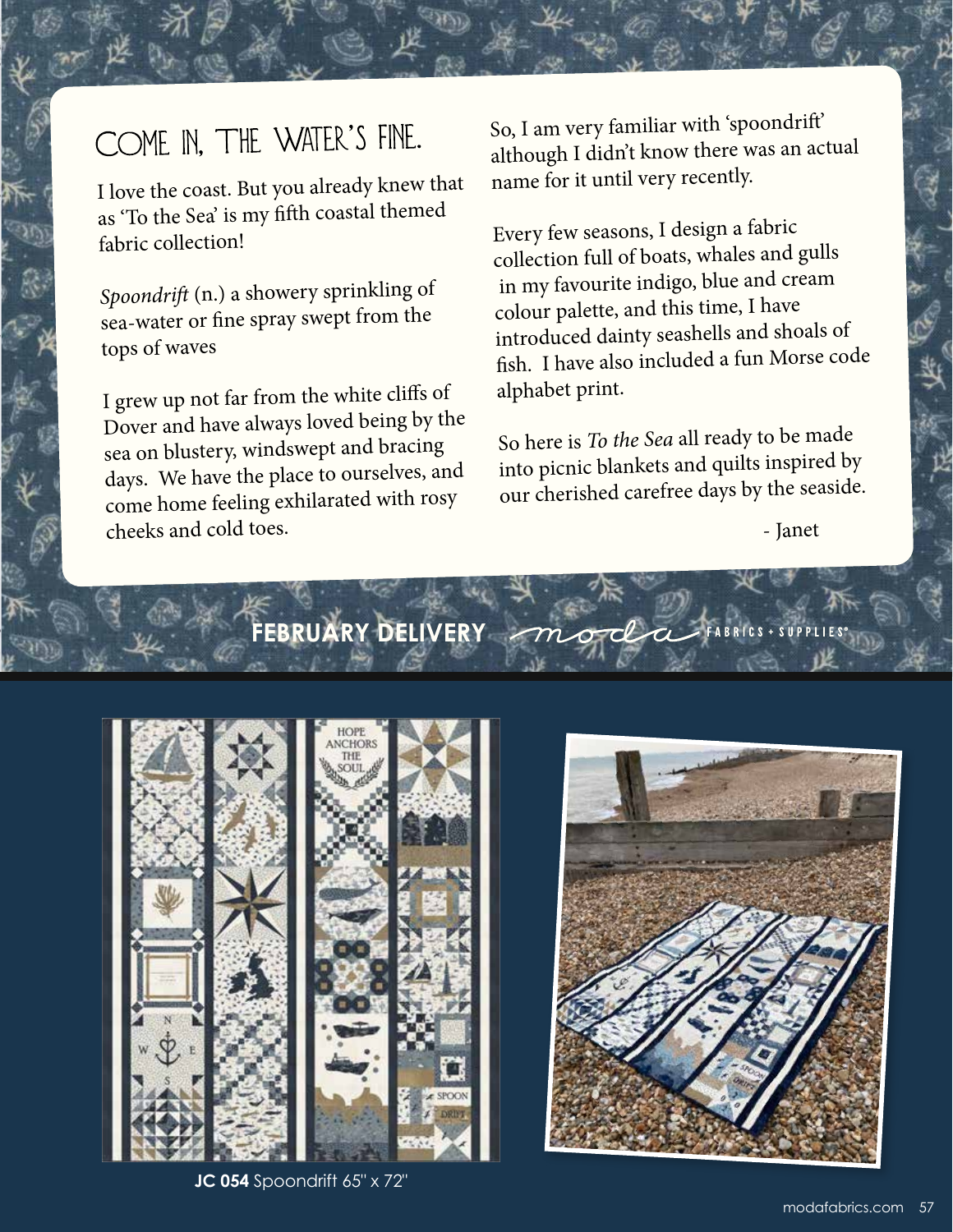## TO THE SEA BY JANET CLARE



**FIG TREE CREAM FIG TREE CREAM** 

**STEEL 9900 184**

tl  $\angle$  FABRICS + SUPPLIES<sup>®</sup>  $\alpha$  ${\cal T\!P}$  $\boldsymbol{\sigma}$ 

**FEBRUARY DELIVERY**

58 modafabrics.com